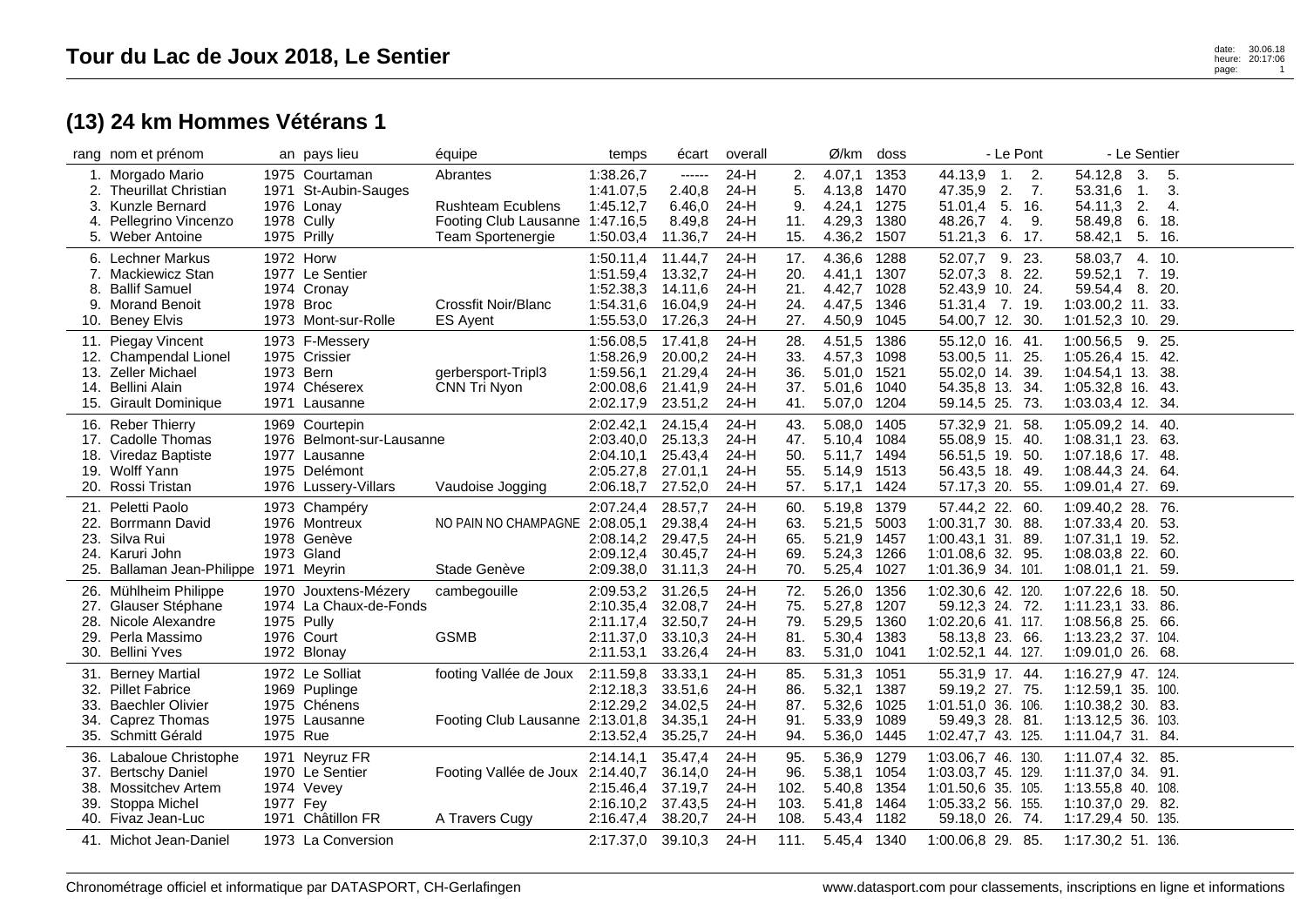## **(13) 24 km Hommes Vétérans 1**

|                          | rang nom et prénom                                                                                                    |           | an pays lieu                                                                                      | équipe                                                                       | temps                                                                                                 | écart                                               | overal                                       |                                      | Ø/km                                                                | doss                         | - Le Pont                                                                                                  | - Le Sentier                                                                                               |  |
|--------------------------|-----------------------------------------------------------------------------------------------------------------------|-----------|---------------------------------------------------------------------------------------------------|------------------------------------------------------------------------------|-------------------------------------------------------------------------------------------------------|-----------------------------------------------------|----------------------------------------------|--------------------------------------|---------------------------------------------------------------------|------------------------------|------------------------------------------------------------------------------------------------------------|------------------------------------------------------------------------------------------------------------|--|
| 46.                      | 42. Di Rosa Giuseppe<br>43. Di Rosa Giuseppe<br>44. Junod Pascal<br>45. Amacker Julien<br><b>Gaillard Frederic</b>    |           | 1977 Châtelaine<br>1973 F-Gaillard<br>1976 Vufflens-la-Ville<br>1978 Onex<br>1978 Nyon            | Kayak-Club Lausanne                                                          | 2:17.55,5<br>2:17.55,9<br>2:18.45,1<br>2:19.00,2<br>2:19.06,2                                         | 39.28,8<br>39.29,2<br>40.18,4<br>40.33,5<br>40.39,5 | 24-H<br>$24-H$<br>24-H<br>24-H<br>24-H       | 115.<br>116.<br>122.<br>123.<br>124. | 5.46,2 1149<br>5.46,2 1150<br>5.48,3 1264<br>5.48,9 1006<br>5.49,2  | 1199                         | 1:04.27,7 51. 142.<br>1:04.32,5 52. 143.<br>1:03.10,5 47. 131.<br>1:01.14,4 33. 97.<br>1:03.24,4 49. 136.  | 1:13.27,8 39. 106.<br>1:13.23,4 38. 105.<br>1:15.34,6 44. 119.<br>1:17.45,8 53. 139.<br>1:15.41,8 45. 121. |  |
| 48.<br>49.               | 47. Guinnard Jean-Luc<br>Serra Olivares Enrique<br>Berthod Grégoire<br>50. Currat Cedric<br>51. Quin-Ore Sixto        |           | 1971 Gletterens<br>1977 Les Acacias<br>1974 Châtel-St-Denis<br>1973 Essert FR<br>1969 Les Acacias | CA Broyard<br><b>EC Nicolas-Bouvier</b><br>cloros team<br>Aéroport de Genève | 2:19.18,4<br>2:19.40,9<br>2:20.09,4<br>2:21.29,8<br>2:22.34,0                                         | 40.51,7<br>41.14,2<br>41.42,7<br>43.03,1<br>44.07,3 | $24-H$<br>24-H<br>24-H<br>$24-H$<br>$24-H$   | 125.<br>127.<br>129.<br>136.<br>140. | 5.49,7 1231<br>5.50,6 1452<br>5.51,8 1053<br>5.55,2 1125<br>5.57,9  | 1399                         | 1:02.09,8 39. 110.<br>1:05.17,9 55. 151.<br>1:05.40,1 57. 159.<br>1:01.54,7 38. 108.<br>1:04.53,2 54. 146. | 1:17.08,6 49. 132.<br>1:14.23,0 41. 111.<br>1:14.29,3 42. 114.<br>1:19.35,1 60. 160.<br>1:17.40,8 52. 138. |  |
| 52.<br>54.<br>55.        | Carrillo Christian<br>53. Lacroix Stephane<br><b>Ollivier Fabien</b><br>Lacroix Sébastien<br>56. Lamard David         |           | 1977 Genève<br>1978 Rolle<br>1978 Romainmôtier<br>1976 Châtel-St-Denis<br>1970 Ecublens VD        | <b>CARE VEVEY</b>                                                            | 2:23.43,2<br>2:24.06,8<br>2:24.15,6<br>2:25.00,8<br>2:25.59,7                                         | 45.16.5<br>45.40,1<br>45.48,9<br>46.34,1<br>47.33,0 | $24-H$<br>$24-H$<br>24-H<br>$24-H$<br>$24-H$ | 142.<br>144.<br>146.<br>150.<br>158. | 6.00.8<br>6.01,7 1282<br>6.02,1<br>6.04,0<br>6.06,5                 | 1092<br>1367<br>5043<br>1283 | 1:08.49,7 69. 198.<br>1:08.09,1 65. 182.<br>1:07.34,6 62. 179.<br>1:03.18,8 48. 134.<br>1:03.47,5 50. 139. | 1:14.53,5 43. 116.<br>1:15.57,7 46. 122.<br>1:16.41.0 48. 125.<br>1:21.42,0 65. 173.<br>1:22.12,2 67. 176. |  |
| 58.<br>59.<br>60.<br>61. | 57. Vaucher Alain<br><b>Fournier David</b><br>Rodesch Sébastien<br><b>Breitschmid Damien</b><br><b>Maillefer Yves</b> |           | 1973 Lausanne<br>1969 Grône<br>1973 Lausanne<br>1975 Neuchâtel<br>1970 Villarimboud               | Swiss apnée club<br><b>CARC Romont</b>                                       | 2:26.05,5<br>2:26.20,4<br>2:26.24,6<br>2:26.44,3<br>2:26.57,0                                         | 47.38,8<br>47.53,7<br>47.57,9<br>48.17,6<br>48.30,3 | 24-H<br>$24-H$<br>24-H<br>$24-H$<br>$24-H$   | 160.<br>164.<br>165.<br>167.<br>169. | 6.06,7<br>6.07,3 1189<br>6.07,5<br>6.08,3 1075<br>6.08,9 1311       | 1485<br>1418                 | 1:05.41,3 58. 160.<br>1:08.13,5 67. 185.<br>1:07.13,8 60. 172.<br>1:02.12,2 40. 112.<br>1:07.59,0 64. 181. | 1:20.24,2 62. 163.<br>1:18.06,9 55. 144.<br>1:19.10.8 59. 155.<br>1:24.32,1 72. 195.<br>1:18.58,0 57. 153. |  |
| 63.<br>65.<br>66.        | 62. Siggen Bastien<br>Grall Loic<br>64. Kierzkowski Tomasz<br><b>Monod Olivier</b><br>Colombo Giuliano                |           | 1977 Juriens<br>1976 Les Acacias<br>1972 PL-Warszawa<br>1978 F-Archamps<br>1969 Gimel             | Footing Club Dent de Vaulion<br>Genève aéroport<br>Mission de Pologne        | 2:26.57,1<br>2:28.00,1<br>2:28.38,1<br>2:29.58,9<br>2:31.35,1                                         | 48.30,4<br>49.33,4<br>50.11,4<br>51.32,2<br>53.08,4 | 24-H<br>24-H<br>24-H<br>$24-H$<br>$24-H$     | 170.<br>172.<br>174.<br>183.<br>185. | 6.08,9 1456<br>6.11,5 1216<br>6.13,1 1268<br>6.16,5 1344<br>6.20,5  | 1114                         | 1:01.54,4 37. 107.<br>1:10.04,6 72. 206.<br>1:07.14,9 61. 173.<br>1:04.33,9 53. 144.<br>1:12.34,8 81. 230. | 1:25.02,7 73. 199.<br>1:17.55,5 54. 142.<br>1:21.23,2 64. 171.<br>1:25.25,0 74. 202.<br>1:19.00,3 58. 154. |  |
| 68.<br>69.<br>70.<br>71. | 67. Anichukwu Joseph<br>Dalla Palma Renato<br>Paris Stéphane<br>Doleyres Yann<br>Cordeiro Pedro                       | 1975 Fiez | 1977 Founex<br>1973 Cugy VD<br>1976 Concise<br>1975 Morges                                        |                                                                              | 2:31.48,5<br>2:32.14,4<br>2:33.36,0<br>2:33.46,9<br>2:33.47,8                                         | 53.21,8<br>53.47,7<br>55.09,3<br>55.20,2<br>55.21,1 | $24-H$<br>24-H<br>24-H<br>$24-H$<br>$24-H$   | 186.<br>189.<br>194.<br>197.<br>198. | 6.21,1 1012<br>6.22,1 1127<br>6.25, 6<br>6.26,0 1153<br>6.26,1 1116 | 1374                         | 1:11.04,4 77. 221.<br>1:10.20,7 75. 212.<br>1:10.54,5 76. 219.<br>1:15.04.9 95. 251.<br>1:13.29,6 86. 239. | 1:20.44,1 63. 167.<br>1:21.53,7 66. 174.<br>1:22.41,5 68. 179.<br>1:18.42,0 56. 149.<br>1:20.18,2 61. 161. |  |
| 73.                      | 72. Gubser Eric<br>Dupuis Didier<br>74. Morel Christophe<br>75. Caritey Julien<br>76. Chalon Hervé                    |           | 1970 Corsier-sur-Vevey<br>1973 La Roche FR<br>1969 Bernex<br>1978 Chardonne<br>1974 Colombier NE  |                                                                              | 2:34.57,1<br>2:35.07.8<br>2:37.19,3<br>2:37.22,8<br>2:38.12,0                                         | 56.30,4<br>56.41,1<br>58.52,6<br>58.56,1<br>59.45,3 | 24-H<br>$24-H$<br>$24-H$<br>24-H<br>24-H     | 200.<br>202.<br>209.<br>210.<br>211. | 6.29,0<br>6.29,4 1165<br>6.34,9 1348<br>6.35,0<br>6.37,1            | 1222<br>1091<br>1097         | 1:08.17,9 68. 187.<br>1:08.12.5 66. 184.<br>1:10.08,0 73. 207.<br>1:06.45,6 59. 168.<br>1:15.02,5 94. 250. | 1:26.39,2 75. 206.<br>1:26.55,3 76. 207.<br>1:27.11,3 77. 209.<br>1:30.37,2 85. 225.<br>1:23.09,5 69. 183. |  |
| 79.                      | 77. Fasel Jerome<br>78. Tullii Jean-Kley<br>Vuilleumier Sam<br>80. Fongeallaz Arnaud<br>81. Chauveau Jerome           |           | 1971 Yvonand<br>1971 Auvernier<br>1970 Morges<br>1978 Chavornay<br>1972 Chavornay                 | Club des Amis du Judo<br>Nico//running                                       | 2:38.18,9<br>2:38.44,9 1:00.18,2<br>2:38.46,5 1:00.19,8<br>2:40.25,8 1:01.59,1<br>2:40.30,8 1:02.04,1 | 59.52,2                                             | 24-H<br>$24-H$<br>$24-H$<br>$24-H$<br>$24-H$ | 213.<br>215.<br>216.<br>220.<br>221. | 6.37,4<br>6.38,5 1479<br>6.38,5 1502<br>6.42,7 1186<br>6.42,9 1105  | 5005                         | 1:07.58,0 63. 180.<br>1:14.53,8 93. 249.<br>1:14.29,9 92. 247.<br>1:09.10,8 70. 201.<br>1:12.37,0 82. 231. | 1:30.20,9 84. 223.<br>1:23.51,1 70. 190.<br>1:24.16.6 71. 194.<br>1:31.15,0 86. 227.<br>1:27.53,8 79. 214. |  |
|                          | 82. Niaritsiry Tiavina                                                                                                |           | 1977 Le Sentier                                                                                   | Audemars-Piguet                                                              | 2:40.33,7 1:02.07,0                                                                                   |                                                     | 24-H                                         | 222.                                 | 6.43,0 1359                                                         |                              | 1:12.12,8 80. 227.                                                                                         | 1:28.20,9 82. 218.                                                                                         |  |